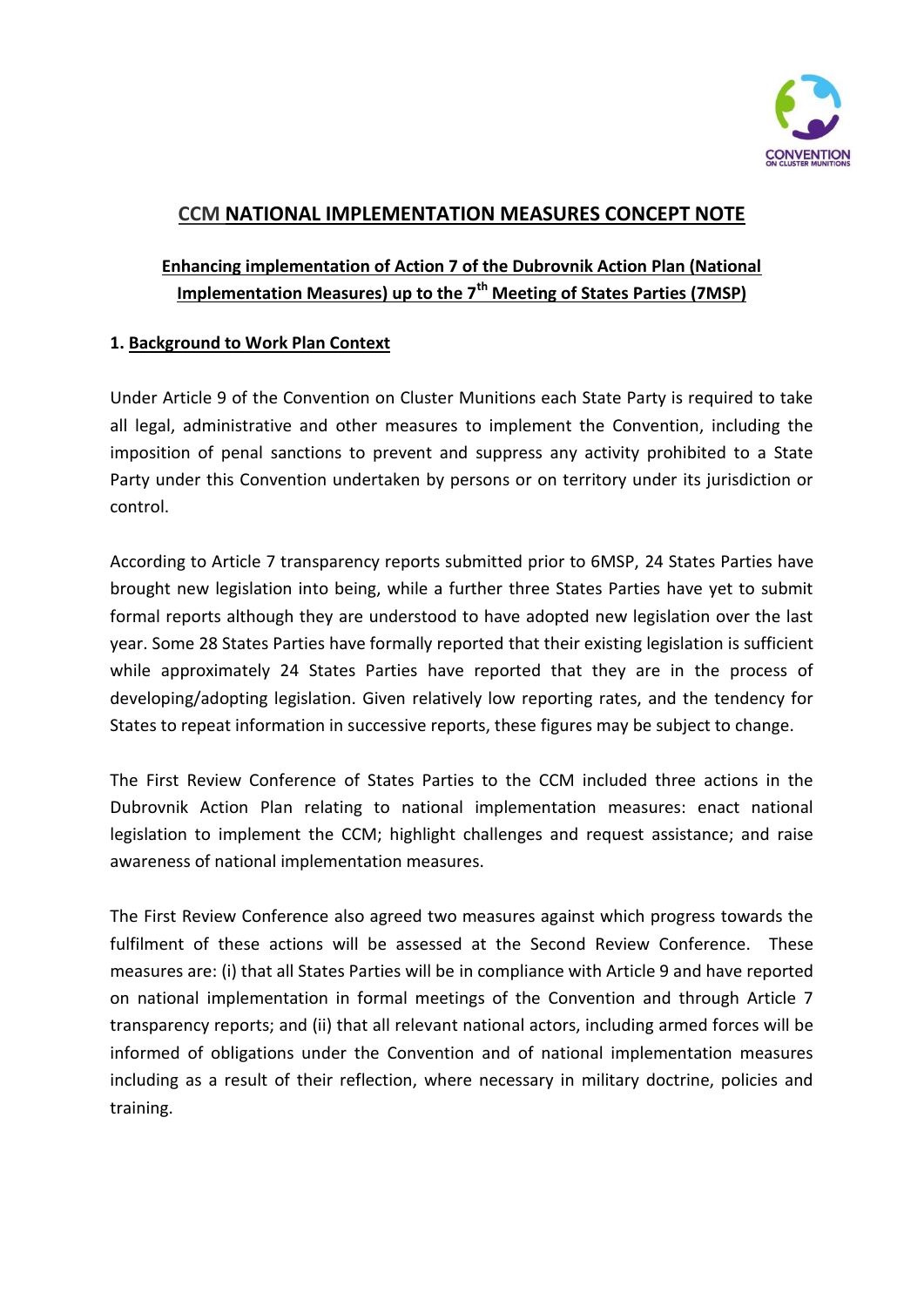### **2. Objectives**

- (a) An increase in the number of States Parties that have adopted new implementing legislation (or that have determined through a focused review that their existing legislation is sufficient).
- (b) By 7MSP all States Parties on the target list have provided formal information on the status of their national implementing legislation (either in Article 7 reports or in oral presentations at 7MSP).
- (c) Circulation in advance of 7MSP of a guidance document providing information for States Parties on how they can ensure all relevant national actors are informed of their obligations under the Convention and of national implementation measures (based on the best practices of some States Parties).
- (d) Development by 7MSP of a mechanism through which States Parties can report on their national dissemination of information on their obligations under the Convention and of national implementation measures.
- (e) Circulation in advance of 7MSP of a guidance document for States Parties on how they can effectively address investment in cluster munitions even where this issue is not covered in their national implementing legislation.

### **3. Strategy and Timeline**

- Develop a target list of States Parties that have either reported being in the process of developing new legislation or that have not provided any information on their national implementing legislation. This list will be developed in consultation with the President, the ISU, the CMC and the ICRC. (By end November 2016.)
- Share the target list with all members of the Coordination Committee to ensure that opportunities are not lost to include NIM issues in any outreach undertaken to countries on the list. (In advance of the December meeting of the Coordination Committee.)
- Approach all States Parties on the target list with a view to ensuring that the necessary information on the status of national implementing legislation is provided in advance of 7MSP (by end February 2017).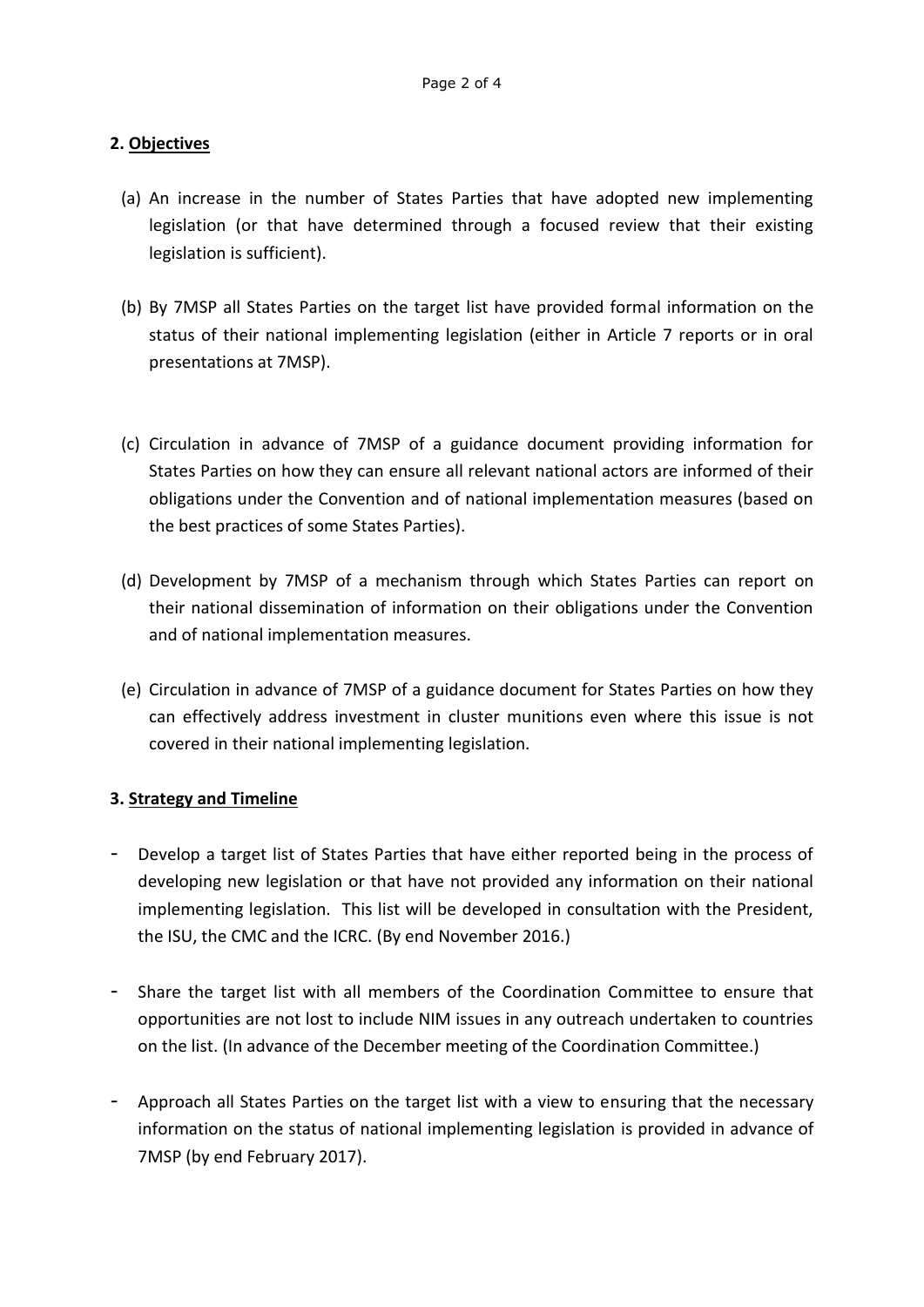- Identify States Parties that are prepared to share good practices with respect to the dissemination of information on national obligations under the CCM. (By end December 2016.)
- Work with the identified States Parties, as well as with other partners including the ISU and the ICRC, to produce a guidance document that will be useful for other States Parties. (By end July 2017.)
- Consult with the Coordination Committee, the ISU and others to develop a mechanism that will allow progress towards the achievement of action 7.3 (raise awareness of national implementation measures) to be documented. (By end January 2017.)
- Work with relevant partners including civil society (including PAX in particular) to develop a guidance document for States on how they can address the financing of cluster munitions. (By end July 2017).
- Work with the coordinators for universalisation to ensure that information on national implementation measures is included in outreach to non-States Parties (particularly for those non-States Parties that require implementing legislation to be in place prior to ratification). (ongoing)
- Follow up on all opportunities to promote national implementation measures, including through regional workshop as appropriate.
- Continue promotion of existing tools including model legislation. (ongoing)

### **4. Expected outputs**

- An increase in the number of States Parties that report on the status of their national implementation legislation, in particular an increase in the number of States Parties reporting the adoption of new legislation.
- Increased awareness by States Parties of the ways in which they can disseminate information about their national obligations under the CCM as well as how they can address the financing of cluster munitions.
- Clarification of how progress towards the achievement of Action 7 will be measured